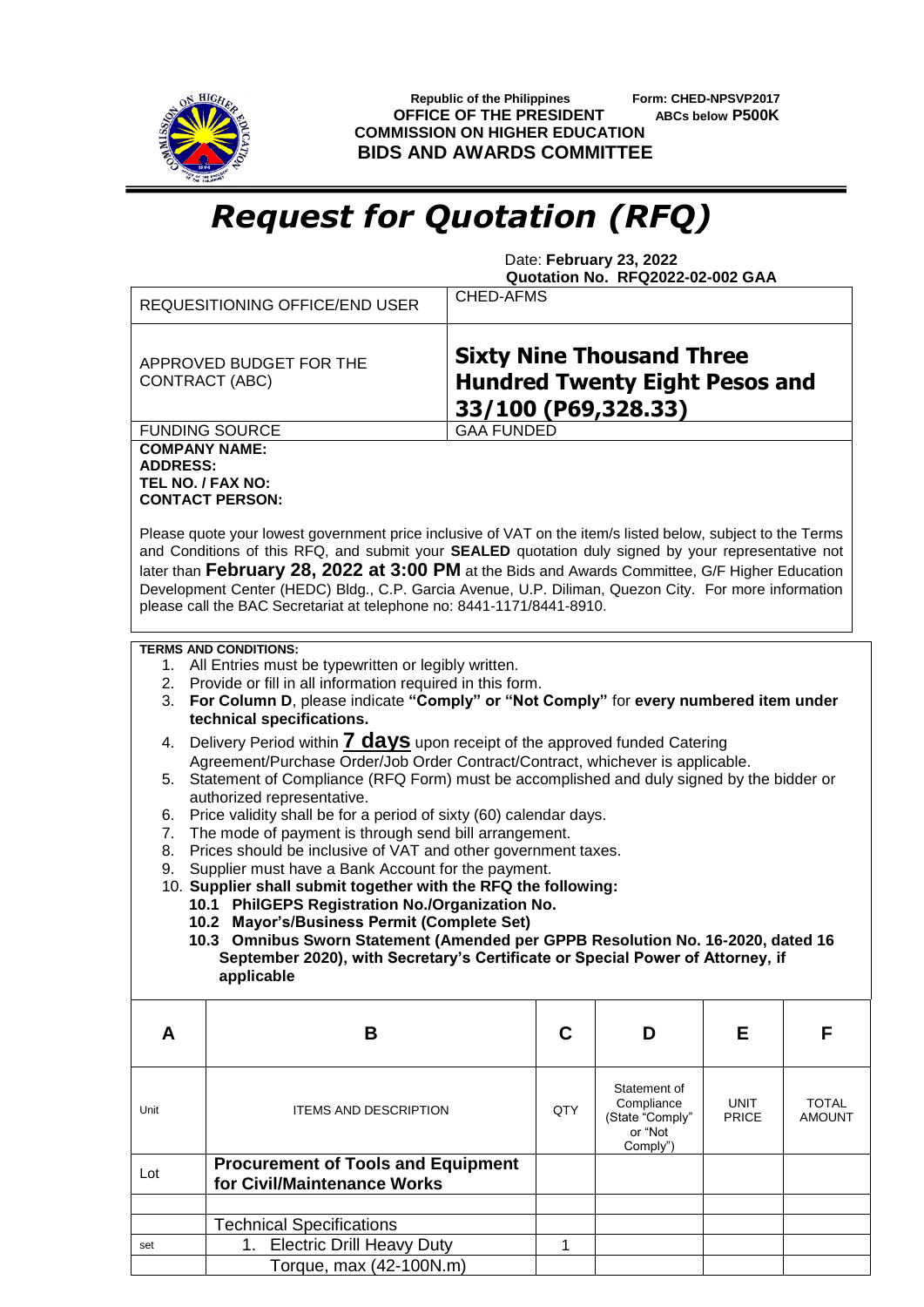|      | No load Speed (1,300-2600rpm)                             |                |  |  |
|------|-----------------------------------------------------------|----------------|--|--|
|      | Bit Holder 1/2" Internal Hexagon                          |                |  |  |
|      | 2. SDX Max-Chipping                                       |                |  |  |
| set  | <b>Gun/Demolition Hammer</b>                              | 1              |  |  |
|      | Rated Power Input: 1100 -                                 |                |  |  |
|      | 1500W                                                     |                |  |  |
|      | Impact Energy: 7.8J                                       |                |  |  |
|      | Impact rate at rated speed:                               |                |  |  |
|      | 2,900bpm                                                  |                |  |  |
| set  | Cut Off Machine<br>3.                                     | 1              |  |  |
|      | Rated Power Input: 2100 -                                 |                |  |  |
|      | 2200W                                                     |                |  |  |
|      | Powerful 15 Amp motor delivers                            |                |  |  |
|      | 3,800rpm for superior                                     |                |  |  |
|      | performance                                               |                |  |  |
| set  | 4. Electric Grinder                                       | 1              |  |  |
|      | Rated Input power 720-940W                                |                |  |  |
|      | Rated Speed (9,300 -                                      |                |  |  |
|      | 12,000rpm)                                                |                |  |  |
| set  | Air Blower (Vacuum)<br>5.<br>Rated Input Power 600 - 820W | 1              |  |  |
|      | No load Speed (0-16000rpm)                                |                |  |  |
|      | Flow Rate 0-4.5 cu.m./s                                   |                |  |  |
| sets | <b>Laser Distance Meter</b><br>6.                         | $\overline{2}$ |  |  |
|      | Working Range = 100 m                                     |                |  |  |
|      | Area and Volume Measurement                               |                |  |  |
|      | Function                                                  |                |  |  |
|      | Phytagorean Proposition                                   |                |  |  |
|      | Measurement Function = Full                               |                |  |  |
|      | mode                                                      |                |  |  |
|      | <b>Add subtract Measurement</b>                           |                |  |  |
|      | Function                                                  |                |  |  |
|      | Automatic Backlight                                       |                |  |  |
|      | 100 units Max Storage                                     |                |  |  |
| pcs  | 7. Level Bar 4"                                           | 1              |  |  |
|      | 4 Feet Length                                             |                |  |  |
| pcs  | Phillip Screw $(+)$<br>8.                                 | 6              |  |  |
|      | Stanley or Approved equal                                 |                |  |  |
| pcs  | 9. Screw Driver (-)                                       | 6              |  |  |
|      | <b>Stanley or Approved Equal</b>                          |                |  |  |
| set  | 10. Allen Screw                                           | 1              |  |  |
|      | Stanley or Approved equal                                 |                |  |  |
| pcs  | 11. Measuring Tape (5m)                                   | 6              |  |  |
|      | Stanley or Approved equal                                 |                |  |  |
|      | <b>PLEASE</b>                                             |                |  |  |
|      | <b>DOWNLOAD</b><br><b>THE</b>                             |                |  |  |
|      | <b>ATTACHED</b><br><b>ASSOCIATED</b>                      |                |  |  |
|      | <b>COMPONENT (REQUEST</b><br><b>FOR</b>                   |                |  |  |
|      | <b>QUOTATION FORM)</b>                                    |                |  |  |
|      |                                                           |                |  |  |

*Request for Quotation No.* **RFQ2022-02-002 GAA** After having carefully read and accepted your General Conditions, I/We quote you on the item/s at prices note above.

> \_\_\_\_\_\_\_\_\_\_\_\_\_\_\_\_\_\_\_\_\_\_\_\_\_\_\_\_\_\_\_\_\_\_\_ Signature over Printed Name / Date

Quotations shall be compared and evaluated on the basis of the following criteria: